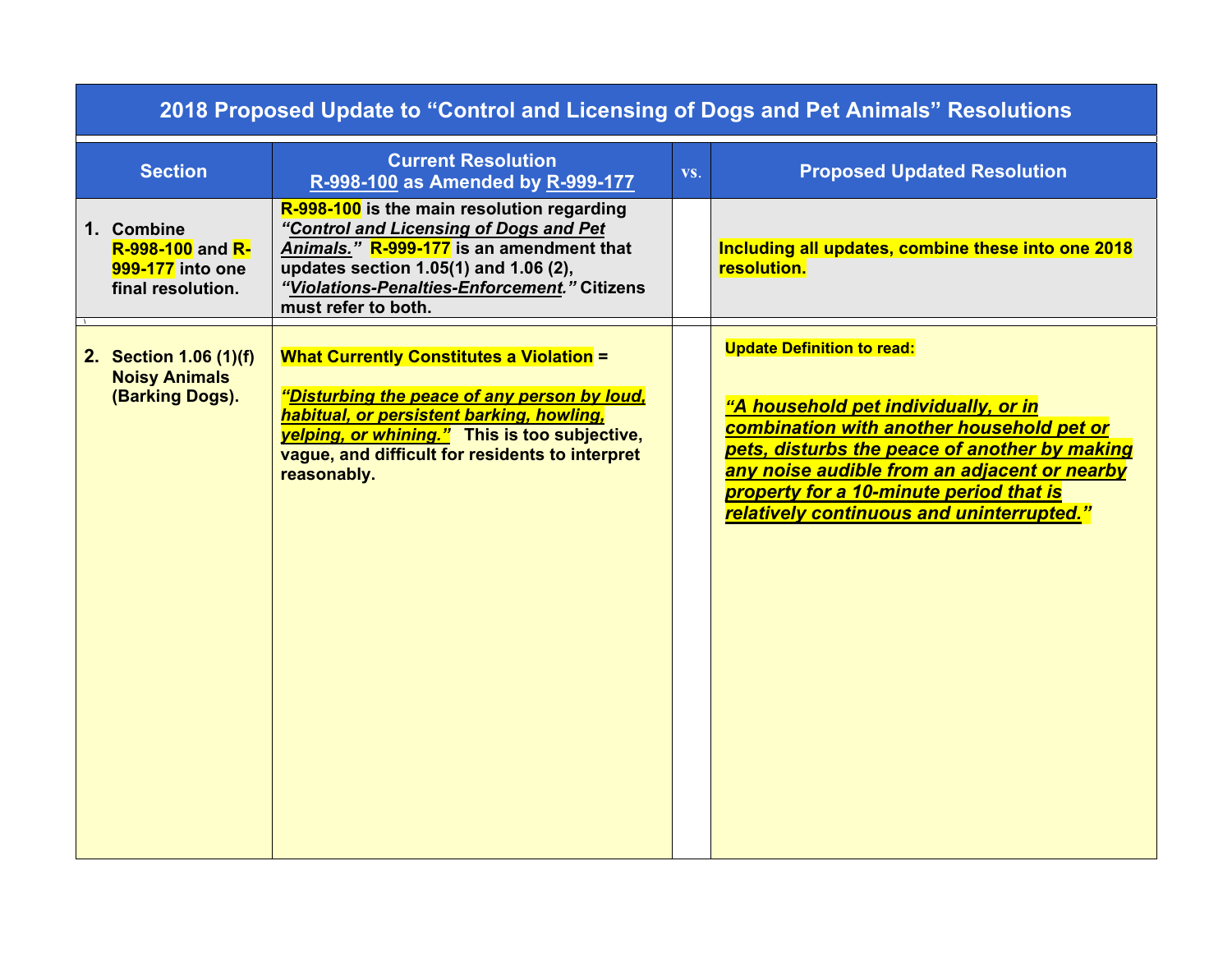| 3. Section 1.06 (2)<br>of R-998-100                          | Requires a written warning to be issued prior<br>to enforcement action.<br>Does not require evidence or proof of a<br>violation prior to filing a complaint.<br>No resolution to the core problem, only a fine.                                                                                                                                                                                                                                                                                                                                                              | Still require a written warning prior to enforcement.<br><b>Require written witness corroboration or audio</b><br>and/or video evidence prior to an enforcement<br>action/issuance of a summons. "Unless an<br>animal control officer witnesses a violation, he<br>or she must have a signed written complaint<br>from at least two complaining persons who are<br>from separate households; or a signed written<br>complaint from one person and that complaint<br>is accompanied by audio and/or video evidence<br>of the violation."<br>Allows for mediation or training as methods to<br>seek preventative resolution at the warning<br>stage. |
|--------------------------------------------------------------|------------------------------------------------------------------------------------------------------------------------------------------------------------------------------------------------------------------------------------------------------------------------------------------------------------------------------------------------------------------------------------------------------------------------------------------------------------------------------------------------------------------------------------------------------------------------------|----------------------------------------------------------------------------------------------------------------------------------------------------------------------------------------------------------------------------------------------------------------------------------------------------------------------------------------------------------------------------------------------------------------------------------------------------------------------------------------------------------------------------------------------------------------------------------------------------------------------------------------------------|
| <b>4. Section 1.06</b><br>$(2)(b)$ & $(d)$ of R-<br>998-100  | Currently, this states "the warning shall<br>include a description of the incident, the date,<br>time, place, and duration of the incident, and<br>the name and address of the complainant."<br>Because most initial complaints come into<br>PPHS or the Sheriff's Office via phone,<br>Internet, or website, the language "and the<br>name and address of the complainant" has<br>been deemed to be in conflict with CRS 24-72-<br>204(3) (a) (IX) of the Colorado Open Records<br>Act, which specifically protects information<br>provided by users of "public utilities." | Re-write Section 1.05 (2) (d) of R-998-100, to state<br>"the warning shall include a description of the<br>incident, the date, time, place, and duration of the<br>incident, and a description of any evidence provided<br>to support the violation(s)."<br>The "name and address of the complainant" is also<br>removed from the Written Warning document.                                                                                                                                                                                                                                                                                        |
| <b>5. Section 1.06 (2)</b><br>$(a) 8$<br>6. Section 1.06 (4) | Only allows for warnings and citations with a<br>citizen complainant.<br>Currently limits owners to "no more than                                                                                                                                                                                                                                                                                                                                                                                                                                                            | Add that animal law enforcement officers or a<br>deputy sheriff can witness violations and then issue<br>warnings and citations without a written citizen<br>complainant.<br>DC Zoning has changed their regulations to allow                                                                                                                                                                                                                                                                                                                                                                                                                      |